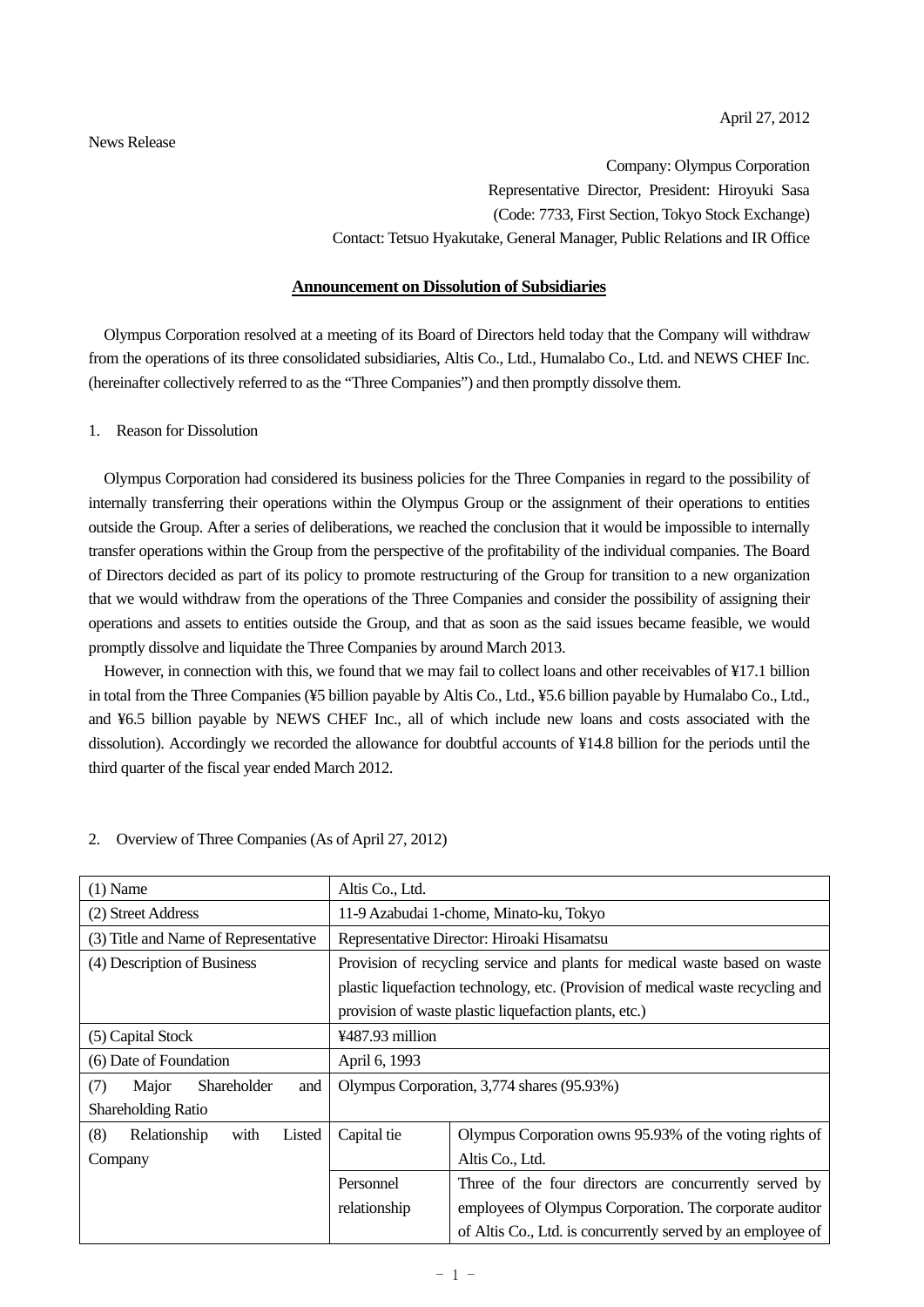|                                                                     | Olympus Corporation. Three employees of Altis Co., Ltd. |                                 |                                                         |                           |  |  |
|---------------------------------------------------------------------|---------------------------------------------------------|---------------------------------|---------------------------------------------------------|---------------------------|--|--|
|                                                                     |                                                         |                                 | are on loan from Olympus Corporation.                   |                           |  |  |
|                                                                     |                                                         | Transactional                   | Corporation<br>Olympus                                  | conducts<br>money-lending |  |  |
|                                                                     |                                                         | relationship                    | transactions to Altis Co., Ltd.                         |                           |  |  |
|                                                                     |                                                         | <b>Status</b><br><b>as</b><br>a | Altis Co., Ltd. is a consolidated subsidiary of Olympus |                           |  |  |
|                                                                     |                                                         | related party                   | Corporation.                                            |                           |  |  |
| (9) Operating Results and Financial Conditions for Past Three Years |                                                         |                                 |                                                         |                           |  |  |
| <b>Fiscal Year</b>                                                  | Ended March 2009                                        |                                 | Ended March 2010                                        | Ended March 2011          |  |  |
| Net assets                                                          | -¥838 million                                           |                                 | $-41,859$ million                                       | $-43,010$ million         |  |  |
| Total assets                                                        | ¥155 million                                            |                                 | ¥469 million                                            | ¥313 million              |  |  |
| Net assets per share                                                | -¥213 thousand                                          |                                 | -¥472 thousand                                          | -¥765 thousand            |  |  |
| Net sales                                                           | $\frac{1}{2}$ 212 million                               |                                 | $4165$ million                                          | ¥164 million              |  |  |
| Operating income                                                    | -¥357 million                                           |                                 | -¥574 million                                           | -¥609 million             |  |  |
| Ordinary income                                                     |                                                         | -¥371 million                   | -¥598 million                                           | -¥654 million             |  |  |
| Net income                                                          |                                                         | -¥409 million                   | $-41,021$ million                                       | $-41,151$ million         |  |  |
| Net income per share                                                |                                                         | $-\frac{1}{2}104$ thousand      | -¥260 thousand                                          | -¥293 thousand            |  |  |
| Dividend per share                                                  | ¥0<br>¥0<br>¥0                                          |                                 |                                                         |                           |  |  |

| $(1)$ Name                                                          | Humalabo Co., Ltd.                                                          |                                                            |                   |  |
|---------------------------------------------------------------------|-----------------------------------------------------------------------------|------------------------------------------------------------|-------------------|--|
| (2) Street Address                                                  | 11-9 Azabudai 1-chome, Minato-ku, Tokyo                                     |                                                            |                   |  |
| (3) Title and Name of Representative                                | Representative Director: Toru Yamazaki                                      |                                                            |                   |  |
| (4) Description of Business                                         | Sale of health foods and cosmetics, culture and study of basidiomycetes and |                                                            |                   |  |
|                                                                     | other fungi, etc.                                                           |                                                            |                   |  |
| (5) Capital Stock                                                   | ¥439.375 million                                                            |                                                            |                   |  |
| (6) Date of Foundation                                              | June 21, 2005                                                               |                                                            |                   |  |
| Major<br>Shareholder<br>(7)<br>and                                  |                                                                             | Olympus Corporation, 1,400 shares (86.95%)                 |                   |  |
| Shareholding Ratio                                                  |                                                                             |                                                            |                   |  |
|                                                                     | Capital tie                                                                 | Olympus Corporation owns 86.95% of the voting rights of    |                   |  |
|                                                                     |                                                                             | Humalabo Co., Ltd.                                         |                   |  |
|                                                                     | Personnel                                                                   | Three of the four directors of Humalabo Co., Ltd. are      |                   |  |
|                                                                     | relationship                                                                | served<br>by<br>employees<br>concurrently<br>of<br>Olympus |                   |  |
|                                                                     |                                                                             | Corporation. The corporate auditor of Humalabo Co., Ltd.   |                   |  |
| Relationship<br>(8)<br>with<br>Listed                               |                                                                             | is concurrently served by an employee of Olympus           |                   |  |
| Company                                                             |                                                                             | Corporation.                                               |                   |  |
|                                                                     | Transactional                                                               | Corporation<br>Olympus<br>conducts<br>money-lending        |                   |  |
|                                                                     | relationship                                                                | transactions to Humalabo Co., Ltd.                         |                   |  |
|                                                                     | <b>Status</b><br>as<br>a                                                    | Humalabo Co., Ltd. is a consolidated subsidiary of         |                   |  |
|                                                                     | related party                                                               | Olympus Corporation.                                       |                   |  |
| (9) Operating Results and Financial Conditions for Past Three Years |                                                                             |                                                            |                   |  |
| <b>Fiscal Year</b>                                                  | Ended March 2009                                                            | Ended March 2010                                           | Ended March 2011  |  |
| Net assets                                                          | $-42,059$ million                                                           | -¥2,980 million                                            | -¥4,489 million   |  |
| <b>Total assets</b>                                                 | ¥374 million                                                                | ¥547 million                                               | ¥425 million      |  |
| Net assets per share                                                | -¥1,248 thousand                                                            | -¥1,806 thousand                                           | -¥2,721 thousand  |  |
| Net sales                                                           | ¥147 million                                                                | ¥382 million                                               | ¥889 million      |  |
| Operating income                                                    | -¥614 million                                                               | -¥855 million                                              | $-41,195$ million |  |
| Ordinary income                                                     | -¥987 million                                                               | -¥920 million                                              | $-41,449$ million |  |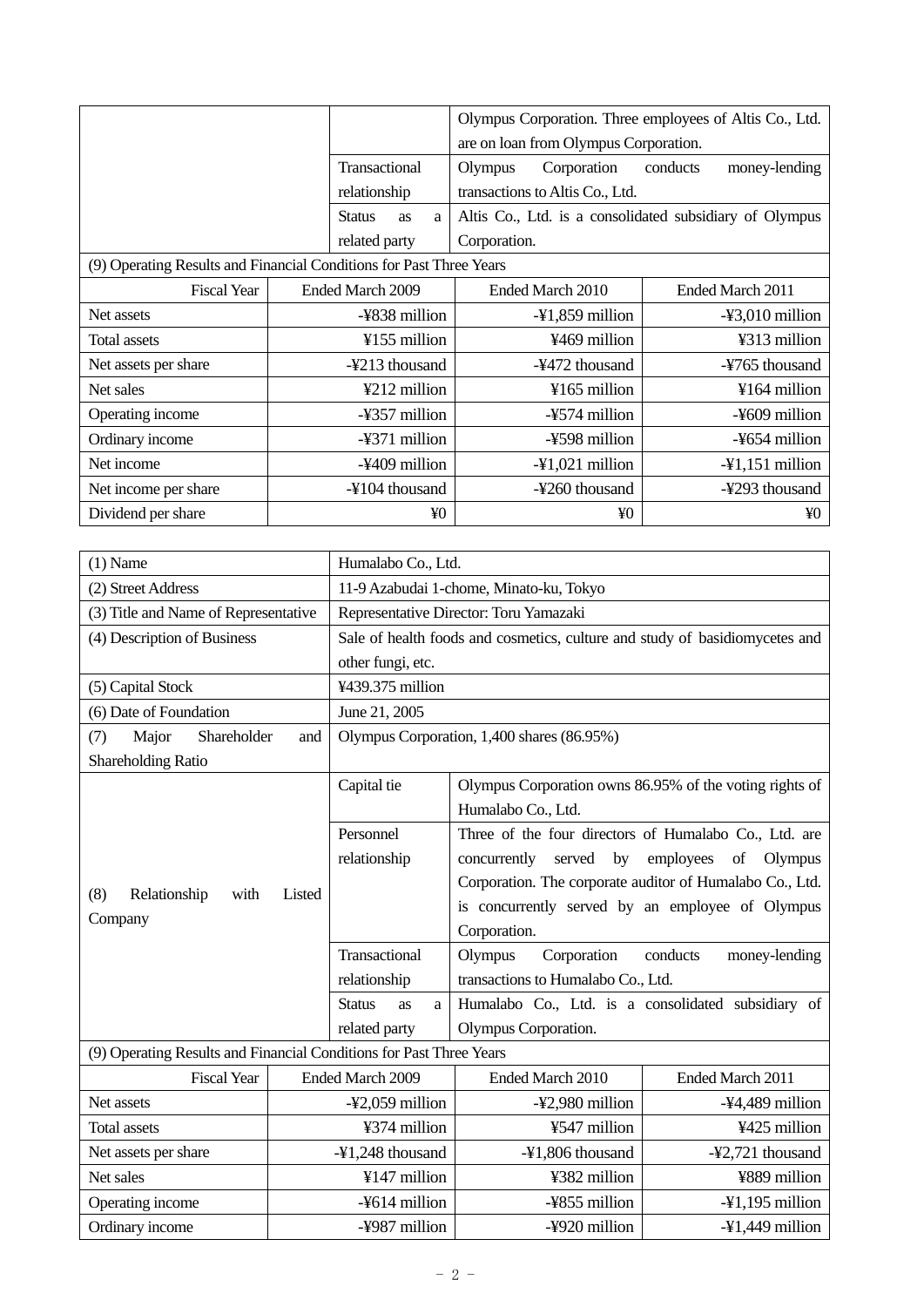| Net income           | $-\frac{1}{2}1,032$ million | -¥921 million  | $-\frac{1}{2}1,509$ million |
|----------------------|-----------------------------|----------------|-----------------------------|
| Net income per share | -¥626 thousand              | -¥558 thousand | -¥914 thousand              |
| Dividend per share   | ¥0                          | ¥O             | ¥0                          |

| $(1)$ Name                                                          | NEWS CHEF Inc.                             |                                                                         |                  |  |  |
|---------------------------------------------------------------------|--------------------------------------------|-------------------------------------------------------------------------|------------------|--|--|
| (2) Street Address                                                  | 11-9 Azabudai 1-chome, Minato-ku, Tokyo    |                                                                         |                  |  |  |
| (3) Title and Name of Representative                                | Representative Director: Hitoshi Kawada    |                                                                         |                  |  |  |
|                                                                     | Representative Director: Kiichi Hirata     |                                                                         |                  |  |  |
| (4) Description of Business                                         |                                            | Provision of containers for microwave cooking and ingredient kits, etc. |                  |  |  |
| (5) Capital Stock                                                   | ¥498.50 million                            |                                                                         |                  |  |  |
| (6) Date of Foundation                                              | August 29, 1991                            |                                                                         |                  |  |  |
| Major<br>Shareholder<br>(7)<br>and                                  | Olympus Corporation, 3,490 shares (95.35%) |                                                                         |                  |  |  |
| Shareholding Ratio                                                  |                                            |                                                                         |                  |  |  |
|                                                                     | Capital tie                                | Olympus Corporation owns 95.35% of the voting rights of                 |                  |  |  |
|                                                                     |                                            | NEWS CHEF Inc.                                                          |                  |  |  |
|                                                                     | Personnel                                  | Two of the three directors of NEWS CHEF Inc. are                        |                  |  |  |
|                                                                     | relationship                               | served<br>concurrently<br>by<br>employees<br>of<br>Olympus              |                  |  |  |
| Relationship<br>(8)<br>with                                         |                                            | Corporation. The corporate auditor of NEWS CHEF Inc.                    |                  |  |  |
| Listed                                                              |                                            | is concurrently served by an employee of Olympus                        |                  |  |  |
| Company                                                             |                                            | Corporation.                                                            |                  |  |  |
|                                                                     | Transactional                              | Corporation<br>Olympus<br>conducts<br>money-lending                     |                  |  |  |
|                                                                     | relationship                               | transactions to NEWS CHEF Inc.                                          |                  |  |  |
|                                                                     | <b>Status</b><br>as<br>a                   | NEWS CHEF Inc. is a consolidated subsidiary of                          |                  |  |  |
|                                                                     | related party                              | Olympus Corporation.                                                    |                  |  |  |
| (9) Operating Results and Financial Conditions for Past Three Years |                                            |                                                                         |                  |  |  |
| <b>Fiscal Year</b>                                                  | Ended March 2009                           | Ended March 2010                                                        | Ended March 2011 |  |  |
| Net assets                                                          | -¥2,855 million                            | $-44,134$ million                                                       | -¥5,434 million  |  |  |
| Total assets                                                        | ¥262 million                               | ¥506 million                                                            | ¥490 million     |  |  |
| Net assets per share                                                | -¥780 thousand                             | $-41,129$ thousand                                                      | -¥1,485 thousand |  |  |
| Net sales                                                           | ¥137 million                               | ¥307 million                                                            | ¥529 million     |  |  |
| Operating income                                                    | -¥782 million                              | -¥723 million                                                           | -¥572 million    |  |  |
| Ordinary income                                                     | -¥790 million                              | $-41,250$ million                                                       | -¥647 million    |  |  |
| Net income                                                          | ¥661 million                               | -¥1,279 million                                                         | -¥1,301 million  |  |  |
| Net income per share                                                | ¥181 thousand                              | -¥349 thousand                                                          | -¥355 thousand   |  |  |
| Dividend per share                                                  | ¥ <sub>0</sub>                             | ¥ <sub>0</sub>                                                          | ¥0               |  |  |

# 3. Schedule of Dissolution

April 27, 2012 The policies for dissolution of the Three Companies were resolved by the Board of Directors of Olympus Corporation.

By the end of March 2013 The liquidation of the Three Companies is scheduled to be completed.